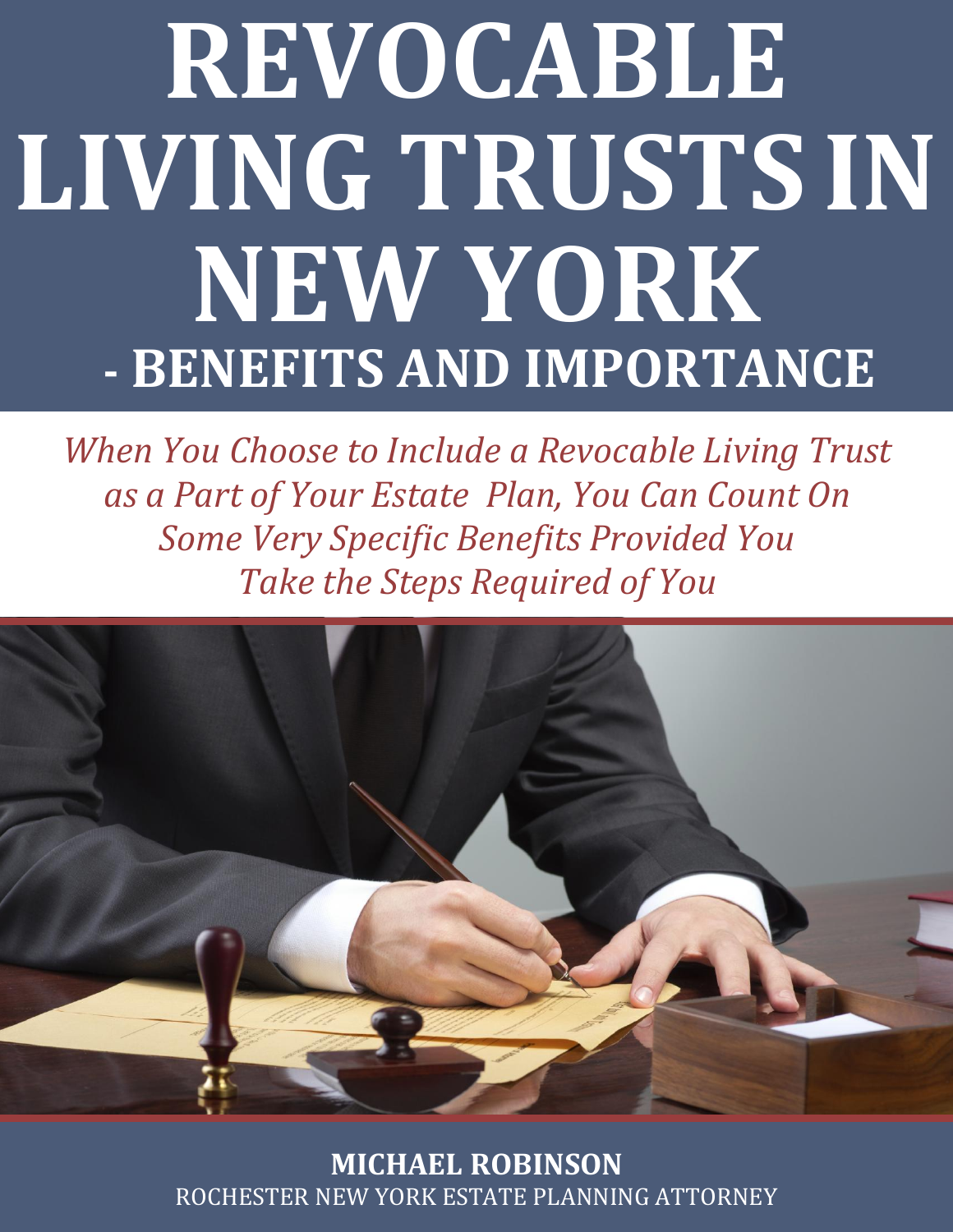In this second discussion of revocable living trusts in New York, we are going to take a close look at exactly why revocable living trusts are so helpful. The creation of an estate plan is a process that is designed to provide you with as many protections as possible. When you choose to include a revocable living trust as a part of that plan, you can count on some very specific benefits provided you take the steps required of you. The revocable living trust, when used properly, will serve as a primary weapon in your estate planning arsenal.

● ● ● If you decide that avoiding intestacy is important to you, you can create an estate plan that will allow you to make choices that would otherwise have already been made for you through intestacy laws. ● ● ●

#### **REVOCABLE LIVING TRUST BENEFITS**

The main benefit of a revocable living trust comes after you die and it's time to pass your property on to inheritors. The property you pass through your living trust will give you a chance to ensure that your inheritors receive property more quickly, while at the same time giving your estate the ability to pass it more efficiently and with lower costs. The trust will also provide you, should you need it, certain benefits should you become incapacitated.

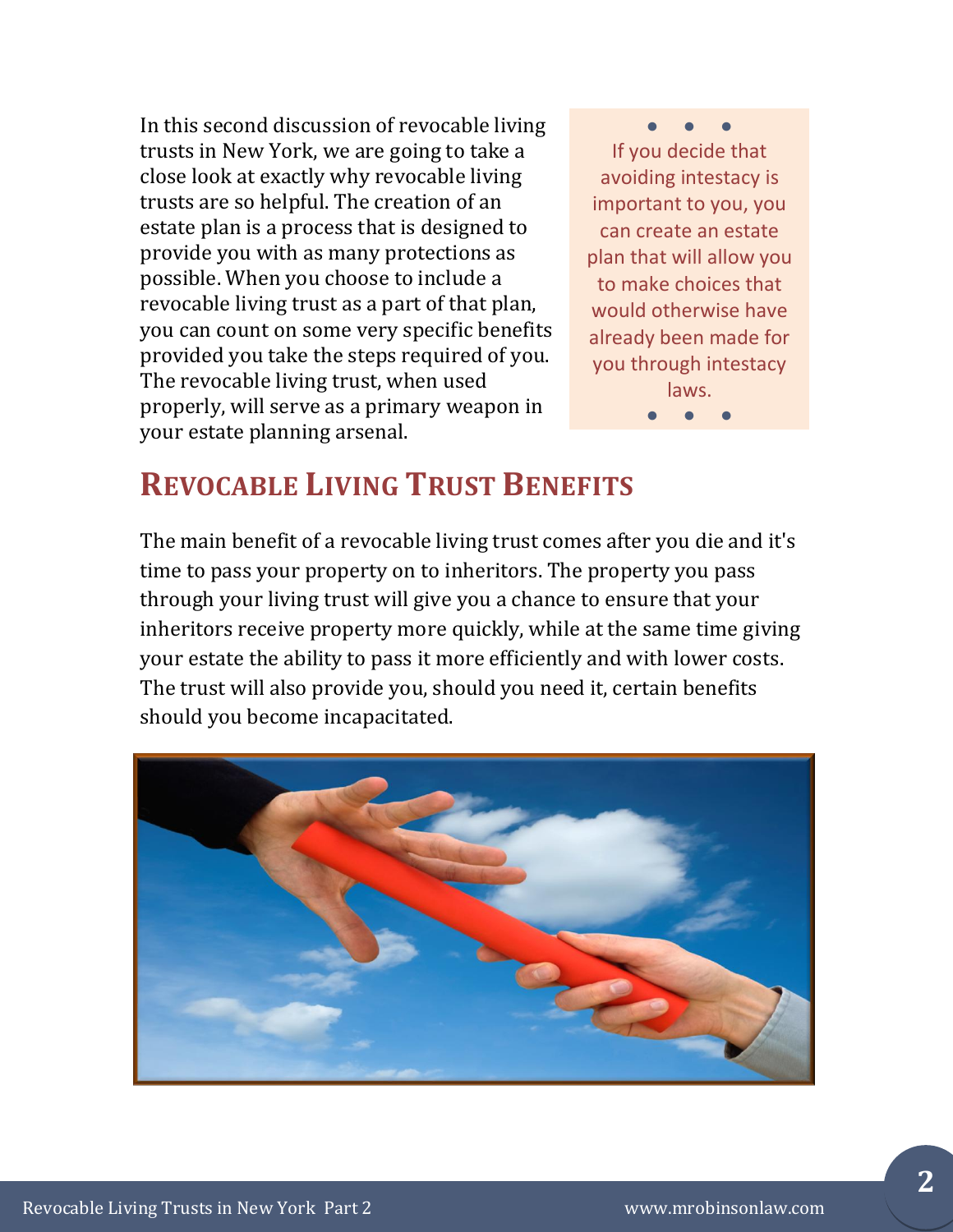# **PROBATE**

Probate is the legal process that applies to property left behind by a deceased person. The probate process ensures that the rightful inheritors receive the property to which they are entitled. In New York, Surrogate's Courts are responsible for supervising this process, while the process itself is governed by the fairly comprehensive set of probate



laws known as the probate code.

If you read our previous discussion on living trusts you already know that a revocable living trust is a type of legal entity. After creating your trust and transferring your property into it, the trust becomes the new legal

owner. After you die, therefore, the trust property doesn't have to go through probate because the trust is the owner, not you. Further, because you created the trust, you get to determine how it distributes its property after you die. This means that you can effectively use your revocable living trust to distribute inheritances in the exact same way you would if you used a last will and testament, but do so entirely outside of probate.

On the other hand, should you choose to distribute inheritances through your will, that will must first go through probate. This process, depending on the nature of your estate and whether there are any problems or conflicts, can last a long time.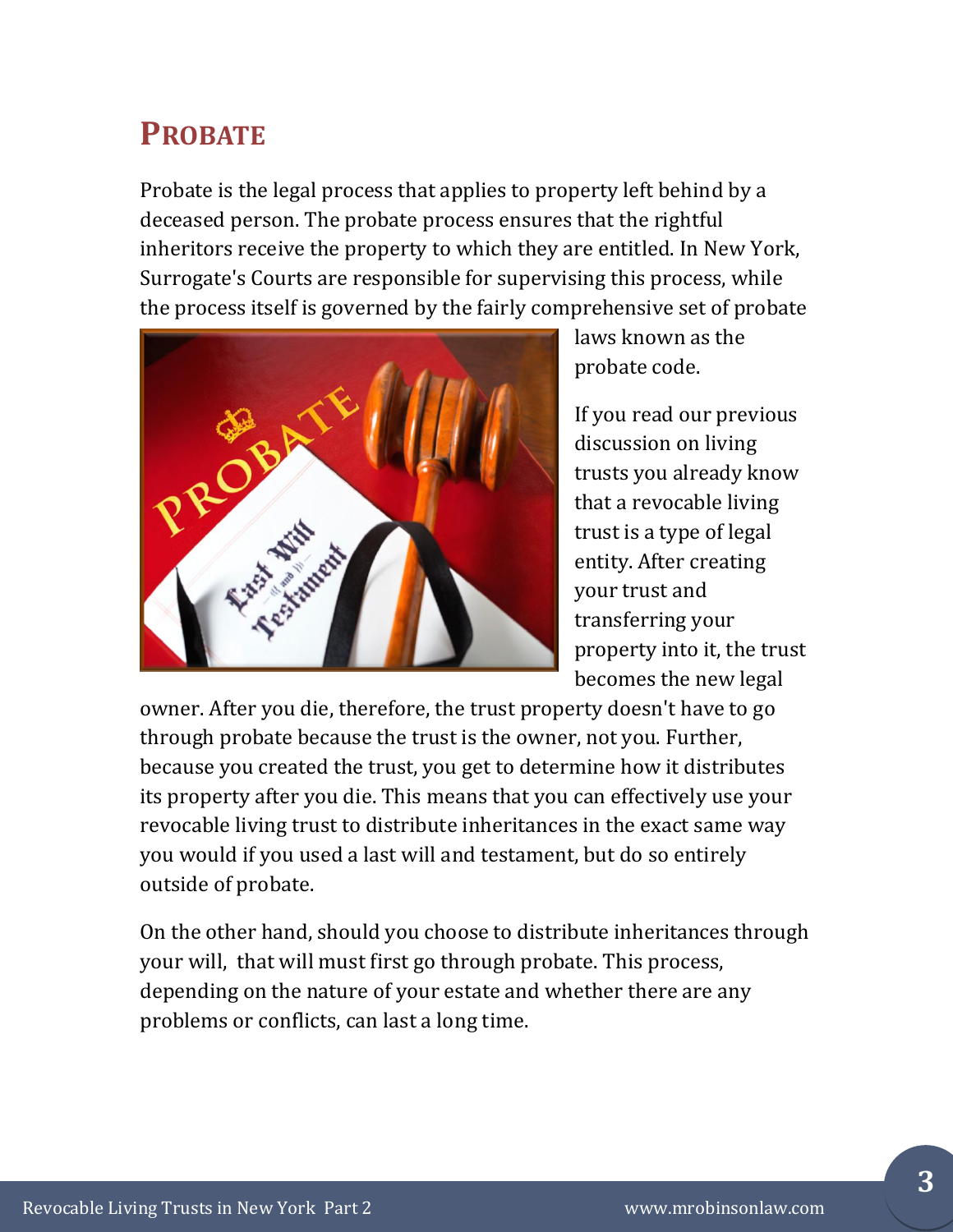#### **INCAPACITATION**

A revocable living trust also allows you some protections should you one day become incapacitated. Let's say that you create a trust, transfer all of your individually owned property into the trust's name, and then

are involved in a serious accident. The accident leaves you unable to communicate, much less able to manage the trust. What happens next?

When you create your living trust you typically name yourself as the trustee. However, you will also have to choose someone who will serve as the successor trustee. The successor trustee's



main responsibility is to ensure that the trust property gets distributed to new owners after you die. Should you become incapacitated, the successor trustee will also be able to step in and take over the trust management responsibilities.

## **FUNDING**

A vital part of creating a revocable living trust is the very practical, and sometimes complicated, process of taking the property you own as a individual and transferring it into the trust's name. The success or failure of this process, called funding, will determine if your living trust is effective or not.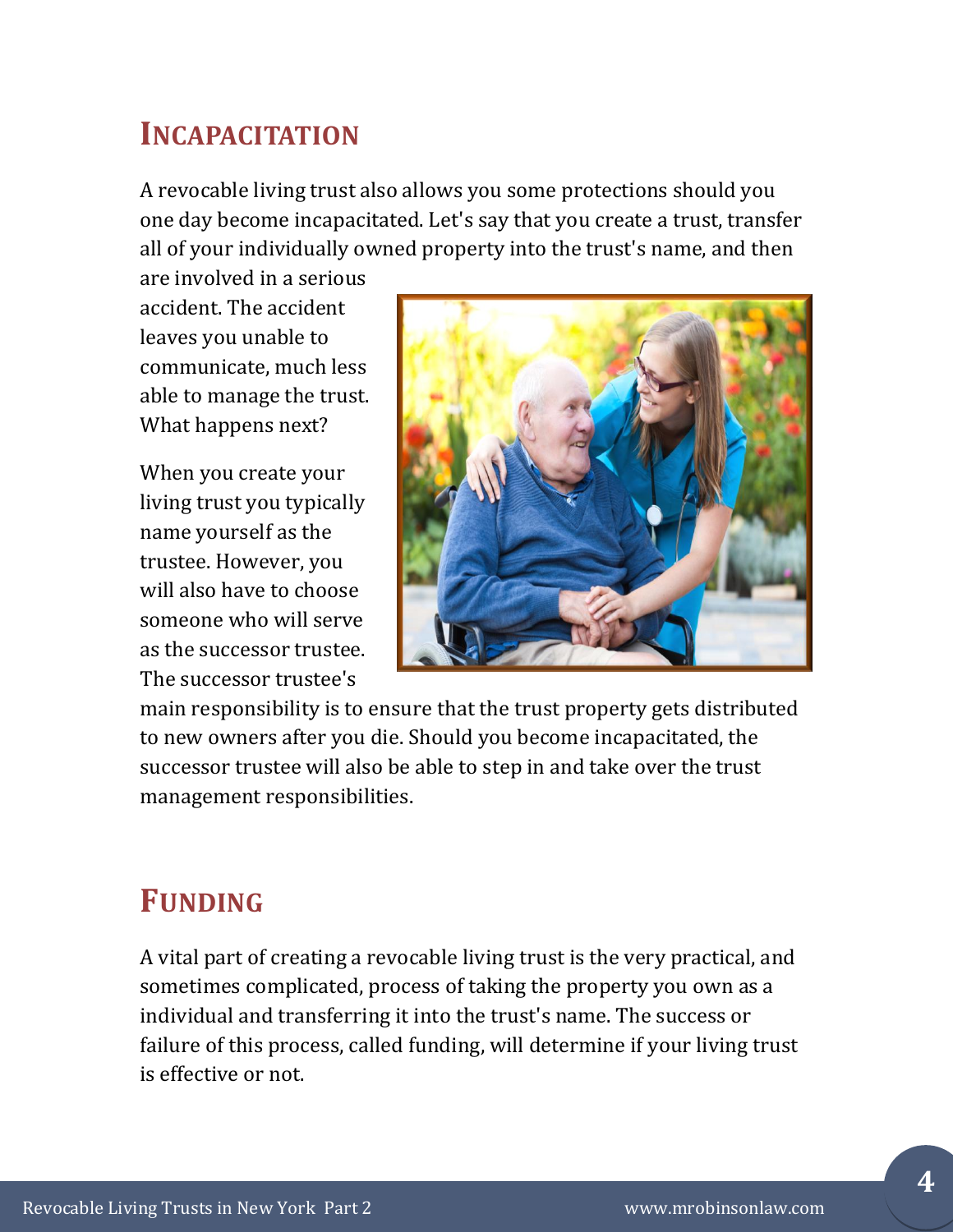Depending on the type of property you own, the funding process can be simple or complex. For example, transferring bank accounts into a trust's name will require you to talk to your financial institution to determine what rules or procedures are involved in transferring



ownership of your account. Quit often, this process requires little more than filling out a couple of forms.

On the other hand, transferring real estate into a trust's name can be much more complicated. This is especially true if you own property in more than one state.

However, regardless of the

kind of property you own, ensuring that you fund your trust properly is a necessary step. Failing to fund the trust will mean that the property you leave out will have to go through the probate process before new owners can take possession.

## **TRUSTS AS A PART OF A COMPLETE PLAN**

If you've been reading along with our discussions so far, you now have a much greater understanding of what living trusts do, and why they can be such an integral part of an estate plan. While having a revocable living trust is great, you shouldn't view the benefits these devices convey as a substitute for a comprehensive estate plan. An estate plan is comprised of multiple elements, each of which is designed to compliment the other.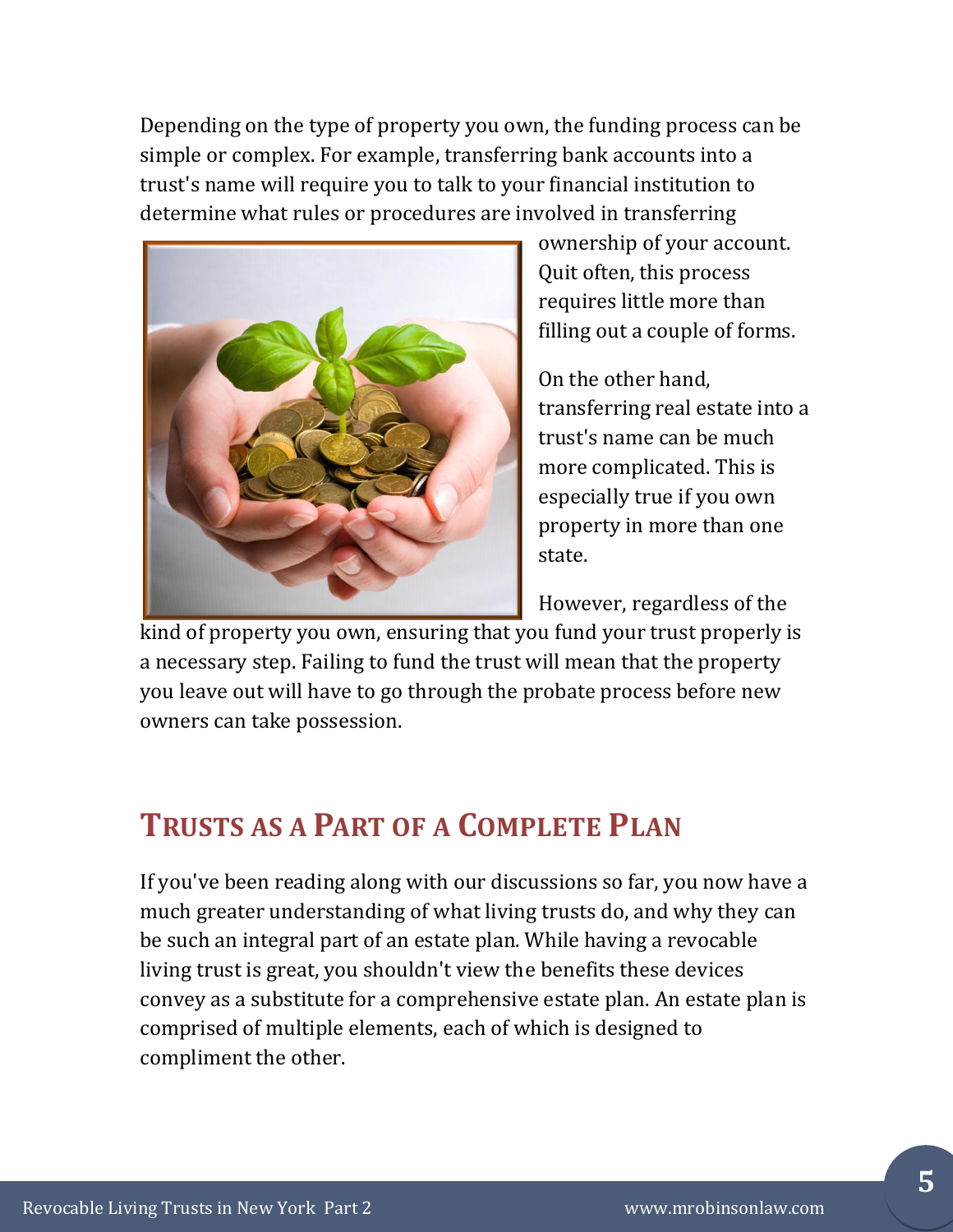For example, while your revocable living trust is designed to allow you to leave inheritances outside of probate, it doesn't allow you to choose an estate executor or name a guardian for your children. You can, however, make such choices when you create a last will and testament. Further, you can create a last will and testament that will serve as a safety net for your living trust, taking any property you didn't properly

fund and transferring it into the trust's name after you die.

In other words, no matter how good your revocable living trust it, it will never be a substitute for a comprehensive estate plan. If you'd like to discuss the creation of a living trust, have questions about estate planning, or simple need a little more information, contact the Law Offices of



Michael Robinson as soon as possible. We have a lot of experience helping clients through the estate planning creation process, but we cannot help you until you decide to talk to us.